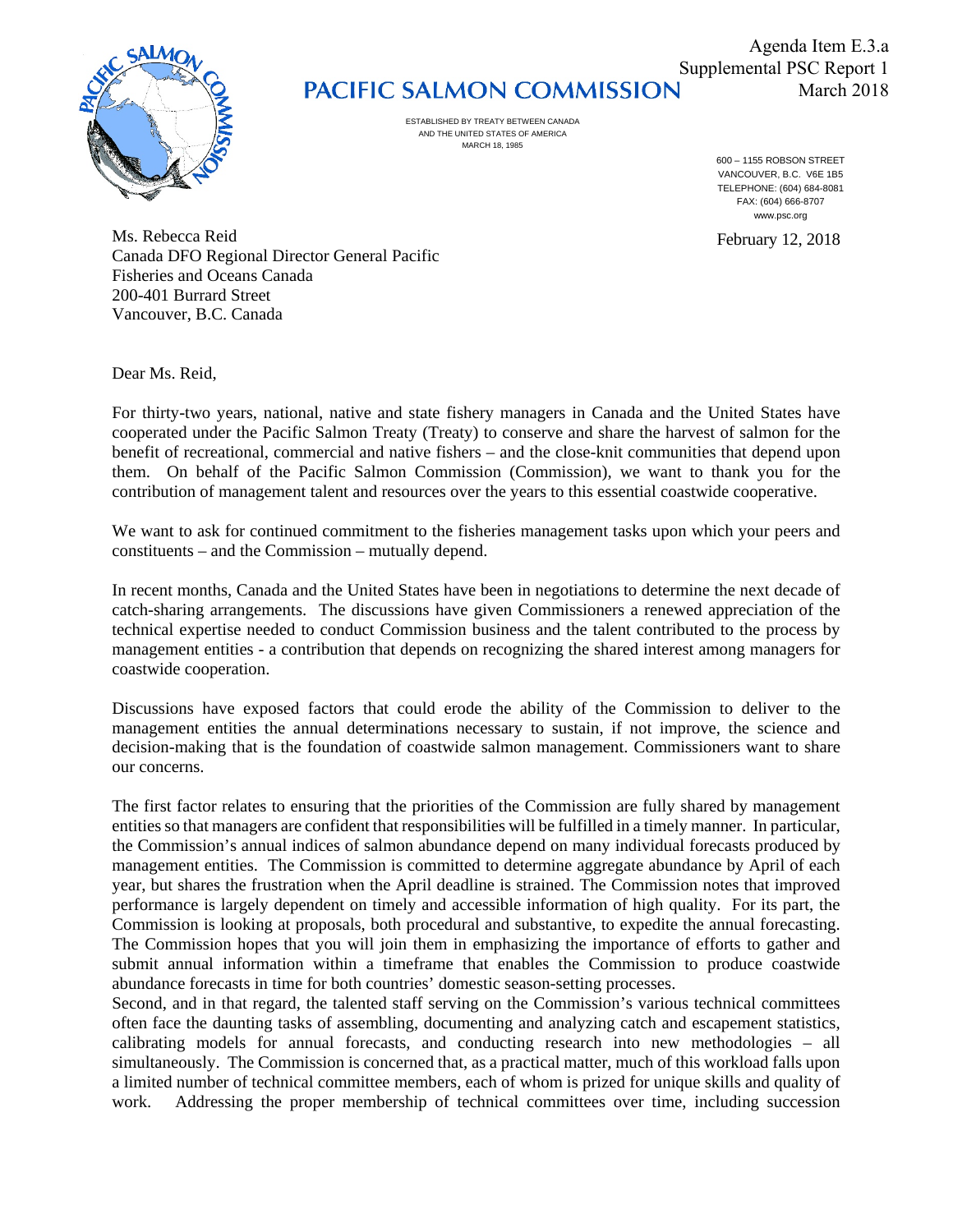planning, has become a priority for the Commission. The responsibility is made even-more challenging by the need in the near-term to supplement particular quantitative, modeling, analytical and communication talents in order to address workload issues and improve timeliness. The Commission understands that succession planning and recruitment of talented personnel is of widespread concern. We would like to maintain close communications with you and your participants in the Commission's panels and committees to ensure that the needs of our cooperative management effort are considered when recruiting, hiring and training talented staff.

Third, while Canada and the United States are the formal parties to the Treaty, the Commission's success - and that of coastwide managers - is entirely dependent upon all management entities working together. Even so, the Commission recognizes that Treaty obligations require substantial financial resources. Particularly in the United States where states and tribes are the primary salmon managers, management entity commitments to fulfill Treaty-related tasks may be viewed to exceed the reimbursements provided by national appropriation. The Parties are committed to managing within their budgets, but welcome a discussion with management entities to ensure that available funding is allocated to shared priorities.

Finally, the Commission believes that these and other issues center on the mutual self-interest of all management entities to successfully implement the Treaty and its coastwide conservation regime. In order to further solidify the relationship between the Commission and the management entities, the Commission will be seeking to meet together with principals in Portland, Oregon early next year to discuss management priorities, timely decision-making, available resources and succession, among other topics. The Commission asks that you consider the issues raised above and steps that can be taken in the near-term within your organization to help address them. We ask that you look forward to an important discussion with the Commission and among your peers within which progress on these matters can be shared.

We want to thank you again for your contributions to the coastwide salmon management cooperative that is the Pacific Salmon Treaty. As we seek to conclude negotiation of the next harvest sharing regime, Commissioners look forward to strengthening the ties with and among managers to ensure smooth and successful implementation of the conservation and harvest-sharing regime in Canada and the United States.

Sincerely,

Mr. Robert Turner (Chair)